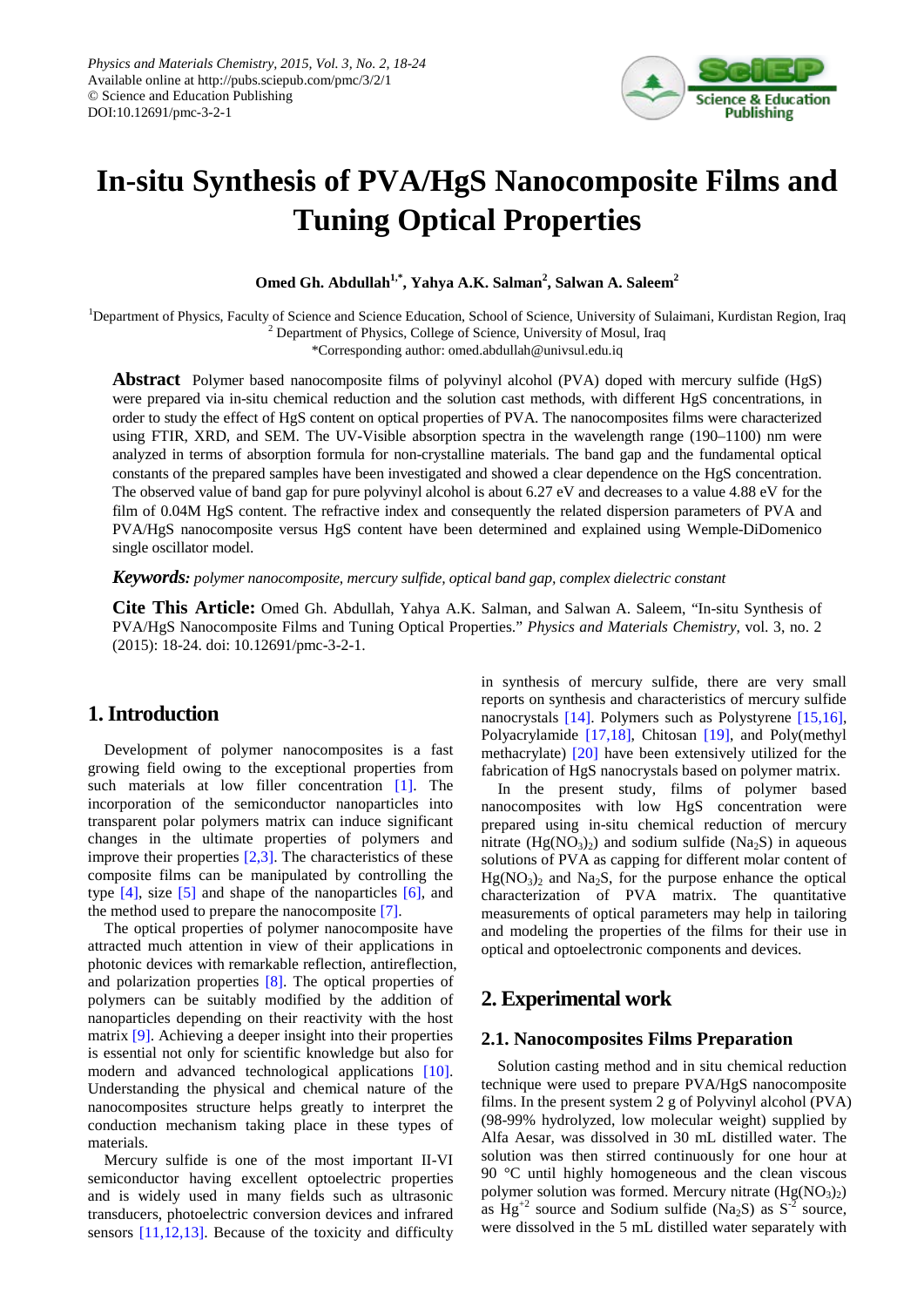different molar concentrations (0, 0.01, 0.02, 0.03 and 0.04) M at ambient temperature.

Then the two solutions with ration 1:1, were added dropwise to the homogeneous aqueous solution of PVA at  $40^{\circ}$ C under stirring, resulting in the change of color of the solution from colorless to dark red, which indicated that the formation of HgS nanoparticle had begun. For maximum dispersion, the mixture was further stirred continuously for (15 minutes) without heating until the mixture reached a homogeneous viscous molten state. Then the solution was sonicated at 50% amplitude for 1 sec on and 2 sec off for total time 3 minutes.

The homogeneous mixture solutions were cast in a plastic Petri dish with diameter of 8.2 cm in average, and the solvent was allowed to evaporate completely in the open air at temperature (∼35°C) and under atmospheric pressure for a week for nanocomposite films to form. The dried films were peeled off and transferred into desiccators for continuous drying. The chemical reaction for the HgS formation is given by:

$$
Hg (NO3)2 (aq) + Na2S (aq) = HgS (s) + 2NaNO3 (aq)
$$

The prepared films have a uniform thickness of (0.04, 0.038, 0.035, 0.035, and 0.037) mm for HgS concentration (0, 0.01, 0.02,0.03 and 0.04) respectively.

#### **2.2. Characterization Techniques**

The Fourier transform infrared (FTIR) spectra of the nanocomposites samples were analyzed in the range (400- 4000) cm-1 using a Perkin Elmer in the transmission mode at a resolution of  $1.0 \text{ cm}^{-1}$ . The X-ray diffraction (XRD) patterns of the pure PVA film and the PVA/HgS polymer nanocomposite films were recorded using X-ray diffractometer (XPERT-PRO) equipped with monochromatized Cu K $\alpha$  ( $\lambda$ )  $= 0.154$  nm) radiation, and in the 2 $\theta$  range (10°-70°) to report the information about their structure.

For scanning electron microscopy (SEM), the composites samples were fixed on a very thin transparent glue tape, which was placed on an aluminium stub of 15 mm diameter. The aluminium stub with the sample was then kept in a chamber at very low pressure  $(10^{-3}$  bar), where the entire plastic foil containing the sample was sputtered with gold for 5 min using an Emitech (K550X) coater. The gold-coated specimens were then observed on a CamScan 3200 SEM operating at an accelerating voltage of 25 KV, to investigate the morphological appearance of the samples.

The absorption spectra  $(A)$  of the prepared films were collected at room temperature in the wavelength range (190-1100) nm, using a double-beam Perkin Elmer (Lambda-25) UV-Vis-NIR spectrophotometer.

## **3. Results and Discussion**

#### **3.1. FTIR Spectroscopic Analysis**

The Fourier transform infrared spectra FTIR for pure PVA, and PVA/HgS nanocomposite of 0.04 morality concentration of HgS are presented in Figure 1. The transmittance spectra exhibit the main characteristic of pure PVA, which are stretching and bending vibrations of O-H, C-O, C-C, and C-H groups [\[21,22\].](#page-6-7) A broad and strong band centered at  $3340 \text{ cm}^{-1}$  arises from O-H stretching vibration of hydroxyl groups [\[23\].](#page-6-8) The observed peak of -OH group of PVA is shifted in PVA/HgS nanocomposite sample to lower wave number, which indicate the electrostatic interaction between -OH group and HgS nanoparticles [\[22\].](#page-6-9) In the FTIR spectrum of PVA/HgS nanocomposite showed a decrease in the intensity of all the bands indicating the charge-transfer complex between PVA molecule chains and HgS nanoparticles [\[24\].](#page-6-10)



Figure 1. FTIR spectra of pure PVA, and PVA/0.04M HgS nanocomposite films



**Figure 2.** SEM images of PVA/HgS films with (a) 0.01M HgS, (b) 0.04M HgS

 $(a)$ 

**3.2. Scanning Electron Microscopy (SEM) Analysis**

Figure 2 shows an example of the scanning electron microscopy (SEM) images of PVA/HgS polymer nanocomposite samples with 0.01M and 0.04M, HgS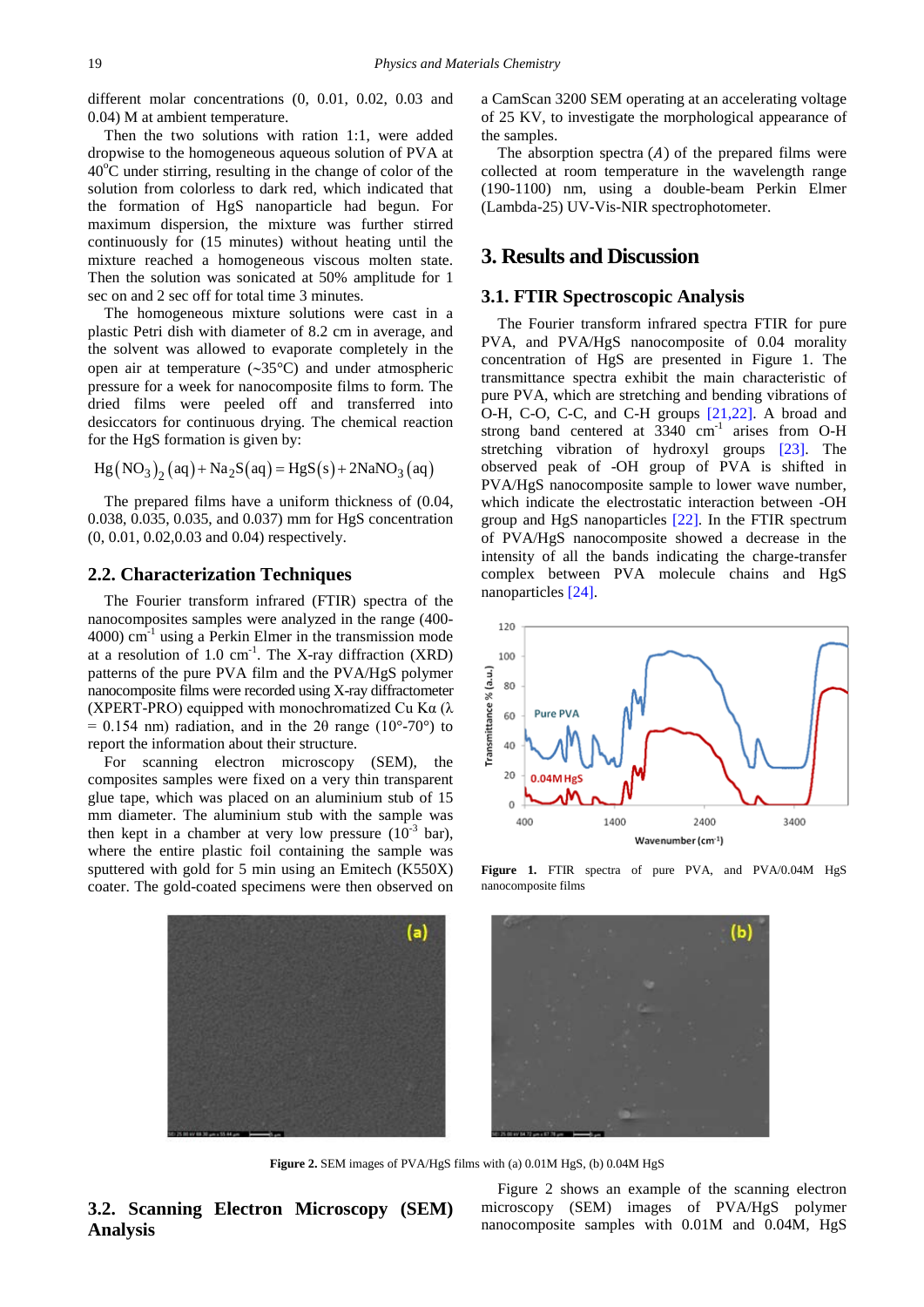concentrations. The white spots indicate HgS that shows almost homogeneous dispersion with some aggregation. The shape of HgS particles were roughly spherical.

#### **3.3. X-ray Diffraction (XRD) Analysis**

The formation of PVA\HgS nanocomposite was also confirmed using XRD analysis. Figure 3 depicts the compaction of XRD patterns for pure PVA film, PVA/HgS nanocomposite film with 0.04 molar concentrations of HgS, and single hexagonal phase of HgS. The first broad peak appears at  $2\theta \approx 19.26^{\circ}$  correspond to the PVA semi-crystalline phase [\[25\].](#page-6-11) The semi-crystalline nature of PVA results from the strong intermolecular interaction between PVA chains through the intermolecular hydrogen bonding. The observed small intensity diffraction peaks at scattering angle  $2\theta = 26.35^{\circ}$ , 27.33° , 30.95° , 43.27° , 45.37° , and 54.07° are corresponding to reflections from (101), (003), (012), (110), (104) and (202) crystal planes, confirmed the formation of the HgS nanoparticles in a PVA matrix. The intensities and positions of these peaks are in agreement with the literature (JCPDS card no. 06-0256) that correspond to the hexagonal phase of HgS (cinnabar) [\[26,27\]](#page-6-12) (as shown in Figure 3-a). Moreover, no any impurities are detected in the XRD pattern, indicating the high purity of the product. The crystallite sizes of HgS nanoparticles have been determined using Debye-Scherrer formula [\[28\].](#page-6-13) The average crystalline sizes of HgS nanoparticles for main peak with  $2\theta = 30.95^{\circ}$  were estimated. The average crystallite size was in the range of (13.28 to 16.23) nm.



**Figure 3.** The X-ray diffractogram of (a) pure PVA, (b) 0.04 M HgS nanocomposite and (c) hexagonal phase of HgS

#### **3.4. Optical Parameters**

One of the most direct and perhaps the simplest method of investigating the band structure of materials is studying their absorption spectra [\[29\].](#page-6-14) The abrupt increase in absorption, known as the fundamental absorption edge, which can be used to determine the band gap and the type of transition [\[30,31\].](#page-6-15) Absorption is expressed in terms of the coefficient  $\alpha(v)$ , which is defined as the relative decrease rate in light intensity.  $\alpha(v)$  can be calculated from the optical absorbance spectra  $A$  using the Beer Lambert's formula [\[30,32\]:](#page-6-15)

$$
\alpha(v) = \frac{1}{d} \log \left( \frac{I_o}{I} \right) = \frac{2.303}{d} A \tag{1}
$$

where  $d$  is the sample thickness;  $I_0$  and  $I$  are the incident and transmitted intensities, respectively [\[33\].](#page-6-16) The variation of the refractive index  $(n)$  as a function of wavelength can be obtained from

$$
n = \left(\frac{1+R}{1-R}\right) + \sqrt{\frac{4R}{(1-R)^2} - k^2}
$$
 (2)

where  $R$  is reflectance, and  $k$  is the extinction coefficient, which is related to the absorption coefficient  $\alpha(v)$  and wavelength  $\lambda$  b[y \[34\]:](#page-6-17)

$$
k = \frac{\alpha \lambda}{4\pi}.
$$
 (3)

The UV-Visible absorption spectrum of PVA/HgS nanocomposite films at different HgS concentration of (0, 0.01, 0.02, 0.03, and 0.04) M is shown in Figure 4. It can be seen clearly that the absorption decreases rapidly with increasing wavelength up to 400 nm. Another observation about these absorption spectra is that after adding HgS nanoparticls in PVA polymer matrix, the intensity of absorption spectra continuously increasing with increasing concentration of the dopant.



**Figure 4.** Absorption spectra for PVA/HgS composites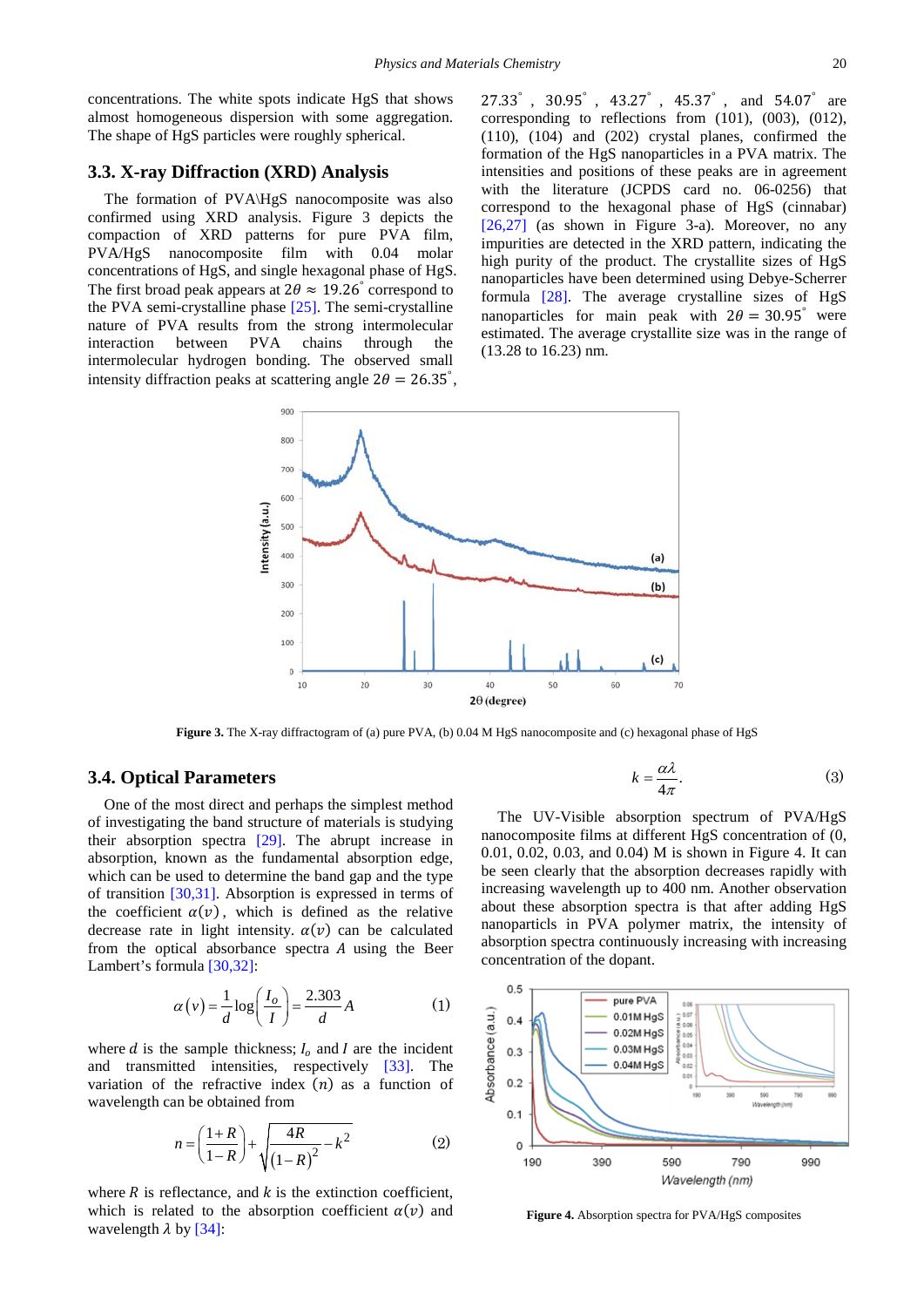Figure 5 shows the variation of the refractive index  $(n)$ of the prepared PVA/HgS nanocomposite films with wavelength, calculated from Eqs. (2) and (3), which relate the refractive index  $(n)$  with the absorption coefficient  $(\alpha)$  and the extinction coefficient  $(k)$ . The figure shows that the refractive index decrease with an increase in the wavelength of the incident photon and tends to be constant at high wavelengths as shown in Figure 5.



**Figure 5.** Refractive index versus wavelength for pure PVA and PVA/HgS nanocomposites films

It has been also observed that refractive index value increases with increasing HgS concentration especially at low wavelength. This type of high refractive indexed nanocomposites can be used in the wave guide technology, anti reflective coating, and photonic devices [\[35\].](#page-6-18)

The dispersion plays a significant role in the research of optical materials, since it is an important factor in optical communication and in designing devices for spectral dispersion [\[36\].](#page-6-19) The Wemple and DiDomenico single oscillator model was used to analyses the dispersion of refractive index, which provides the useful parameters regarding the characterize the strength of inter-band transitions [\[37\].](#page-6-20) The dispersion of refractive index below the interband absorption edge according to the Wemple and DiDomenico single oscillator model [\[38\]](#page-6-21) is given as:

$$
n^{2} = 1 + \frac{E_{o}E_{d}}{E_{o}^{2} - (hv)^{2}}
$$
 (4)

where  $E<sub>o</sub>$  is the average values of single oscillator energy for electronic transitions, which usually been considered as an average energy gap, and  $E_d$  is the dispersion-energy, which is a measure of the average strength of inter-band optical transitions, and can be considered as a parameter having very close relation with the chemical bonding [\[38,39\].](#page-6-21)

**Table 1. The dispersion parameters and static refractive index of PVA/HgS nanocomposites films**

<span id="page-3-0"></span>

| HgS(M)   | $E_{\alpha}$ (eV) | $E_d$ (eV) | $n_{o}$  |
|----------|-------------------|------------|----------|
| $\Omega$ | 4.5245            | 0.9058     | 1.095536 |
| 0.01     | 4.1438            | 2.2983     | 1.246848 |
| 0.02     | 4.0936            | 2.5714     | 1.275986 |
| 0.03     | 4.0225            | 2.9952     | 1.320834 |
| 0.04     | 3.9414            | 4.3745     | 1.452542 |

The values of  $E_0$  and  $E_d$  were calculated directly from the slope  $\left(\frac{-1}{E_o E_d}\right)$  and intercept  $\left(E_o / E_d\right)$  on the vertical axis of the linear fitted part of  $1/(n^2 - 1)$  plot versus  $(hv)^2$  (Figure 6). The obtained values of the  $E_0$ 

and  $E_d$  for the PVA/HgS nanocomposites are given in [Table 1.](#page-3-0) Although  $E_d$  values increase with increasing HgS concentration,  $E<sub>o</sub>$  values tend to decrease. The increase of dispersion energy  $E_d$  indicates the increase of bond strength, which lead to increases in degree of disorder. The oscillator energy  $E<sub>o</sub>$  is related to the optical band gap  $E<sub>g</sub>$  [\[24,40\].](#page-6-10) The  $E<sub>o</sub>$  values of the present films is related empirically to the optical band gap by  $E_0 \approx 0.768 E_a$ .



**Figure 6.** Plots of  $1/(n^2 - 1)$  plot versus  $(hv)^2$  of PVA/HgS nanocomposites

The static refractive index  $n<sub>o</sub>$  at zero photon energy is evaluated from Eq. 6, i.e.  $\left(n_o^2 = 1 + \frac{E_d}{E_o}\right)$ , the values are tabulated in [Table 1.](#page-3-0) The static refractive index  $n<sub>o</sub>$  of PVA/HgS nanocomposites increase with increasing HgS content.

Recently, it was reported that the linear behavior between  $n<sub>o</sub>$  and the concentration of filler indicates the good or homogeneous dispersion of the filler inside the host polymer [\[29,41\].](#page-6-14) It can be seen from Figure 7 that the static refractive index  $n<sub>o</sub>$  increased linearly with increasing the HgS concentration. The regression value is 0.932 as exhibited in Figure 7 and indicates almost a well fitting between the data points. This result was previously supported by the SEM images shown in Figure 2.



**Figure 7.** Static refractive index  $n<sub>o</sub>$  as a function of HgS concentration

The dielectric constant  $(\varepsilon_r)$  and dielectric loss  $(\varepsilon_i)$  of the PVA/HgS nanocomposites samples are calculated from the relations [\[30\]:](#page-6-15)

$$
\varepsilon_r = n^2 - k^2; \varepsilon_i = 2nk \tag{5}
$$

The variation of dielectric constant  $(\varepsilon_r)$  and dielectric loss  $(\varepsilon_i)$  with wavelength for the PVA/HgS wavelength nanocomposite films having different concentrations of HgS nanoparticles are shown in Figure 8 and Figure 9. Both  $\varepsilon_r$  and  $\varepsilon_i$  values decrease with increasing wavelength,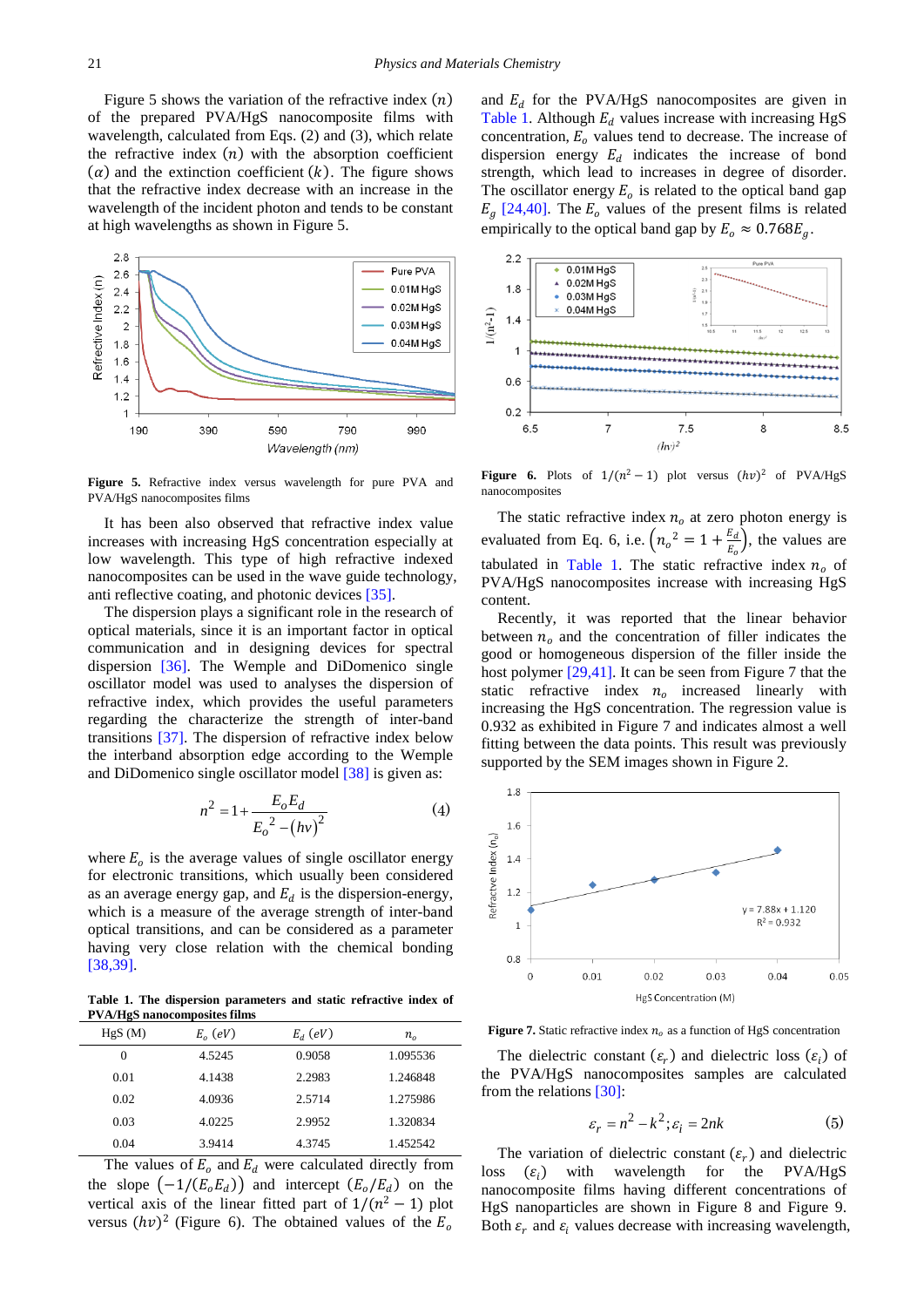and increase with increasing concentration of the HgS nanoparticle. The dielectric constant values ranged from 1.60 for pure PVA to 6.24 for 0.04M HgS composite at 300 nm wavelength. Thus, the results of this work indicate that a small amount of HgS nanoparticles can tune significantly the dielectric constant values.

The variation of  $\varepsilon_r$  and  $\varepsilon_i$  follow the same pattern, and it is seen that the values of  $\varepsilon_r$  are higher than values of  $\varepsilon_i$ . The dielectric constant  $\varepsilon_r$  relates to the dispersion, while the dielectric loss  $\varepsilon_i$  provides a measure of the dissipative rate of the wave in the medium.

The observed increase in the refractive index  $n$ , and dielectric constant  $\varepsilon_r$  due to the incorporation of nano filler content in the PVA matrix was reported in many researches [\[32,42\].](#page-6-22)



**Figure 8.** Dielectric constant  $(\varepsilon_r)$  versus wavelength of PVA/HgS nanocomposites



**Figure 9.** Dielectric loss  $(\varepsilon_i)$  versus wavelength of PVA/HgS nanocomposites

The relation between the optical dielectric constant  $\varepsilon_r$ and wavelength  $\lambda$  is given by the equation [\[34\]](#page-6-17)

$$
\varepsilon_r = \varepsilon_\infty - \frac{e^2}{4\pi^2 c^2 \varepsilon_o} \frac{N}{m^*} \lambda^2
$$
 (6)

where  $\varepsilon_{\infty}$  is the residual dielectric constant, *e* is the electronic charge, c is the light velocity,  $\varepsilon_0$  is the free space dielectric constant, and  $N/m^*$  ratio of carrier concentration to the effective mass. Figure 10 shows the relation between  $\varepsilon_r$  and  $\lambda^2$  for the investigated nanocomposit samples. Extrapolating the lines of Figure 10 towards  $\lambda^2 = 0$ , the intercept at  $\varepsilon_r$  axis yields the value of  $\varepsilon_{\infty}$ , which increases with increasing HgS content. From the slope,  $N/m^*$  can be estimated. The calculated values from Fig. 10 are given in [Table 2.](#page-4-0)

It is clear that both  $\varepsilon_{\infty}$  and  $N/m^*$  values for PVA/HgS nanocomposite increase with increasing HgS content. This implies that with increasing concentration of HgS nanoparticles free carriers increase.



**Figure 10.** Plot of  $\varepsilon_r$  versus  $\lambda^2$  for PVA/HgS nanocomposite films

**Table 2. Values of optical parameters with respect to HgS nanoparticle content in PVA matrix.** 

<span id="page-4-0"></span>

| HgS(M)   | $N/m^*$ $(m^{-3}Kg^{-1}) \times 10^{55}$ | $\varepsilon_{\infty}$ |
|----------|------------------------------------------|------------------------|
| $\Omega$ | 1.44687                                  | 1.364                  |
| 0.01     | 19.7793                                  | 1.578                  |
| 0.02     | 38.2679                                  | 1.831                  |
| 0.03     | 68.4470                                  | 2.156                  |
| 0.04     | 91.1028                                  | 2.409                  |
|          |                                          |                        |

According to these results, all optical parameters affected by HgS concentration, so the optical parameters of PVA films could be tuned by controlling the HgS concentration. The quantitative measurements of these parameters may help in adjusting and modeling the properties of such films for designing the optoelectronic devices.

#### **3.5. Tuning Optical Band Gap**

The control over the band gap is necessary while designing new materials for organic solar cells [\[43\].](#page-6-23) Reducing the band gap energy of polymer leads to development of new materials with maximum overlap of absorption spectrum with the solar emission spectrum.

The optical transitions occur when the energy of the absorbed photon is higher or equal to the forbidden energy band gap. If the incident photon energy is almost equal to the difference between the lowest level of the conduction band and the highest level of the valence band, some electrons from the valence band are able to jump across to the conduction band. At high absorption coefficient levels, where  $\alpha > 10^4$  cm<sup>-1</sup>, the absorption coefficient  $\alpha$  for noncrystalline materials can be related to the incident photon energy  $(hv)$  according to the formula [\[7\]:](#page-5-5)

$$
\alpha h v = \beta \left( h v - E_g \right)^{\gamma} \tag{7}
$$

where  $\beta$  is a constant,  $E_q$  is the optical band gap, and the exponent  $\gamma$  is an index determined by the type of electronic transition causing the optical absorption and can take values 1/2, 3/2 for direct and 2, 3 for indirect transitions [\[32\].](#page-6-22)

At lower absorption coefficient level  $\alpha < 10^4$  cm<sup>-1</sup>. the value of  $\alpha(v)$  is described by the Urbach formula [\[44\]](#page-6-24)

$$
\alpha(v) = \alpha_o \exp\left(\frac{hv}{E_u}\right) \tag{8}
$$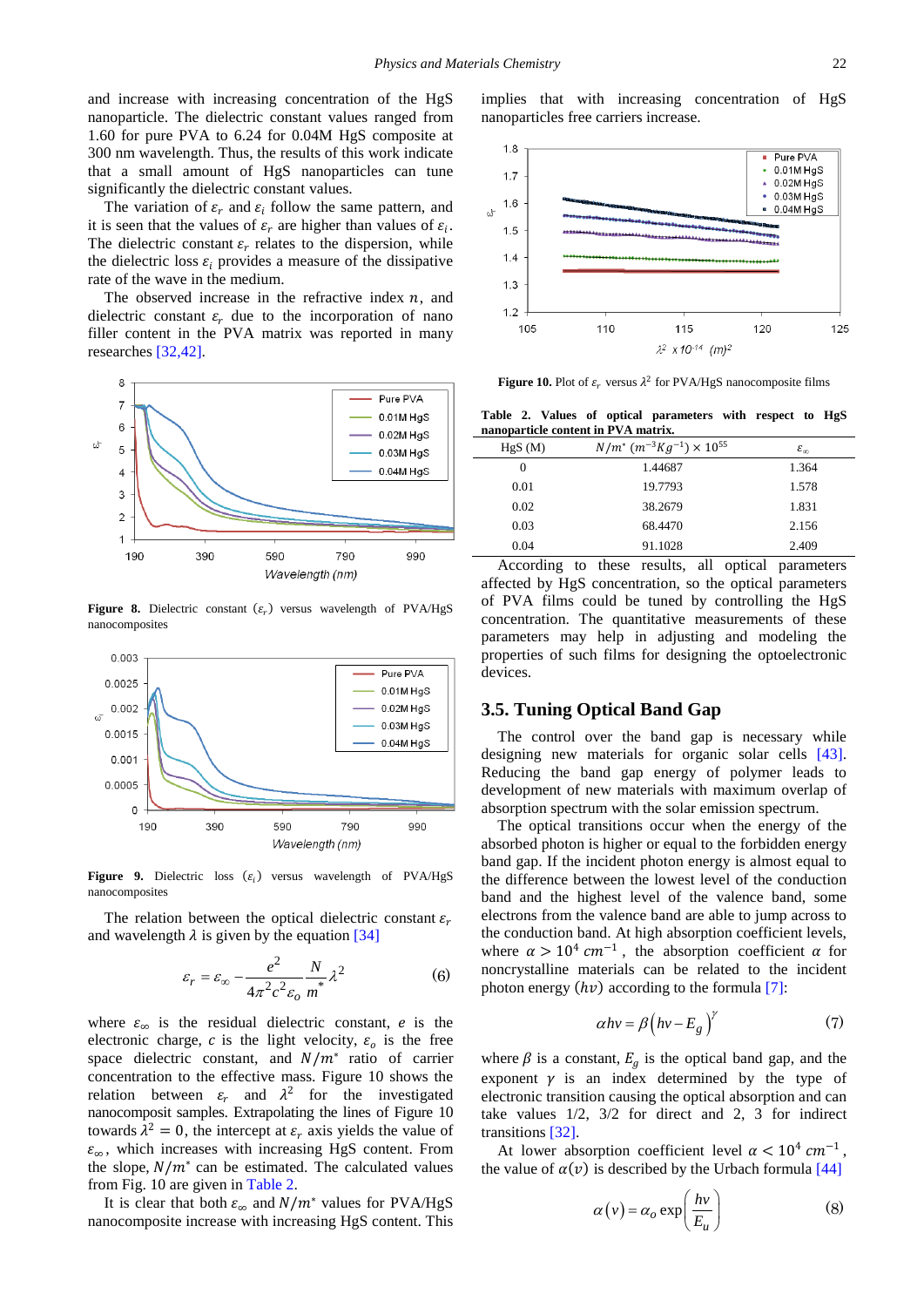where  $\alpha_o$  is a constant and  $E_u$  is the energy gap tail interpreted as the width of the tails of localized states in the forbidden band gap that associated with the amorphous nature of the materials [\[30\].](#page-6-15)

Figure 11 shows graphs of  $(\alpha h v)^2$  versus photon energy  $(hv)$  at room temperature. The obtained straight lines indicate that the electron transition is direct transition. Extrapolation of the linear portion of these curves gives the value of optical band gap  $(E_a)$ .



**Figure 11.**  $(\alpha h v)^2$  versus photon energy  $(hv)$  for PVA/HgS nanocomposites.

[Table 3](#page-5-8) includes determined values of  $(E_a)$ , which decrease with increasing HgS content from 6.27 eV for pure PVA to 4.88 eV for 0.04M HgS content.

Figure 12 presents the Urbach plots for the prepared nanocomposite films. The  $(E_u)$  values listed in [Table 3](#page-5-8) were determined from the slope reciprocal of the linear part of each curve.



**Figure 12.** Urbach plot of  $ln(a)$  versus photon energy  $(hv)$  for pure PVA and PVA/HgS nanocomposites films.

**Table 3. Optical energy results for (HgS) composite films.**

<span id="page-5-8"></span>

| HgS(M) | $E_g$ (eV) | $E_n$ (eV) | $\alpha_{\alpha}$ |
|--------|------------|------------|-------------------|
| 0      | 6.27       | 0.26724    | 3.6084E-09        |
| 0.01   | 5.35       | 0.64475    | 0.02363563        |
| 0.02   | 5.27       | 0.70872    | 0.05919016        |
| 0.03   | 5.27       | 0.99701    | 0.69073433        |
| 0.04   | 4.88       | 1.26263    | 3.26741777        |
|        |            |            |                   |

The exponential dependence of the absorption coefficient  $\alpha(v)$  on photon energy ( $hv$ ) indicates that the absorption processes obey the Urbach rule in the present samples. These energy tails widths increase as the concentration of HgS increases, which is consistent with the variation of the optical band gap  $(E_a)$ . The increments of the energy tail widths can be explained by the fact that increasing the HgS content may lead to the creation of disorder, and imperfections in the structure of the composites, which lead to increase the localized states within the forbidden energy gap. This usually contributes to the decrease in the optical band ga[p \[30,45\].](#page-6-15)

## **4. Conclusion**

In this work, polymer nanocomposite films of PVA/HgS have been prepared by in-situ chemical reduction, and casting techniques. FTIR studies confirmed the charge-transfer complex between PVA molecules and HgS nanoparticles. XRD analyzes revealed the formation of α-HgS crystal structure in the PVA film with an average diameter between (13.28 to 16.23) nm. Optical quantities such as absorption coefficient, refractive index, dielectric constants, optical band gap, and tails of localized states, were determined from analysis of the UV-Vis absorbance spectra. The direct optical band gap of nanocomposites decreases with increasing HgS content, whereas the observed dielectric constant and the refractive index increase with HgS content. The single oscillator model has been applied to analyze the dispersion of the refractive index of the prepared films.

## **Acknowledgement**

The Authors are very much grateful to the University of Sulaimani, for providing financial assistance for this research. The authors gratefully acknowledge the Kurdistan Institution for Strategic Studies and Scientific Research, and the Ministry of Science and Technology for the facility in their laboratories.

### **References**

- <span id="page-5-0"></span>[1] D.R. Paula, L.M. Robeson, "Polymer nanotechnology: Nanocomposites", Polymer, 49 (2008) 3187-3204.
- <span id="page-5-1"></span>[2] H.N. Chandrakala, B. Ramaraj, Shivakumaraiah, Siddara-maiah, "Optical properties and structural characteristics of zinc oxide cerium oxide doped polyvinyl alcohol films", Journal of Alloys and Compounds, 586 (2014) 333-342.
- [3] S. Mahendia, A.K. Tomar, S. Kumar, "Nano-Ag doping induced changes in optical and electrical behaviour of PVA films", Mater. Sci. Eng., B 176 (2011) 530-534.
- <span id="page-5-2"></span>[4] P. Mulvaney, "Surface plasmon spectroscopy of nanosized metal particles", Langmuir 12 (1996) 788-800.
- <span id="page-5-3"></span>[5] S. Berciaud, L. Cognet, P. Tamarat, B. Lounis, "Observation of intrinsic size effects in the optical response of individual gold nanoparticles", Nano Lett. 5 (2005) 515-518.
- <span id="page-5-4"></span>[6] K.L. Kelly, E. Coronado, L.L. Zhao, G.C. Schatz, "The optical properties of metal nanoparticles: the influence of size, shape, and dielectric environment", J. Phys. Chem. B 107 (2003) 668-677.
- <span id="page-5-5"></span>[7] O.Gh. Abdullah, S.B. Aziz, K.M. Omer, Y.M. Salih, "Reducing the optical band gap of polyvinyl alcohol (PVA) based nanocomposite", J. Mater. Sci. Mater. Electron. 26 (2015) 5303- 5309.
- <span id="page-5-6"></span>[8] O.Gh. Abdullah, D.A. Tahir, K. Kadir, "Optical and structural investigation of synthesized PVA/PbS nanocomposites", J. Mater. Sci. Mater. Electron. 26 (2015) 6939-6944.
- <span id="page-5-7"></span>[9] P. Chandra Sekhar, P. Naveen Kumar, U. Sasikala, V.V.R.N. Rao, A.K. Sharma, "Investigations on lithium ion complexed polyvinyl alcohol (PVA) solid polymer electrolyte films", IRACST-Engineering Science and Technology: An International Journal (ESTIJ), 2 (2012) 908-912.